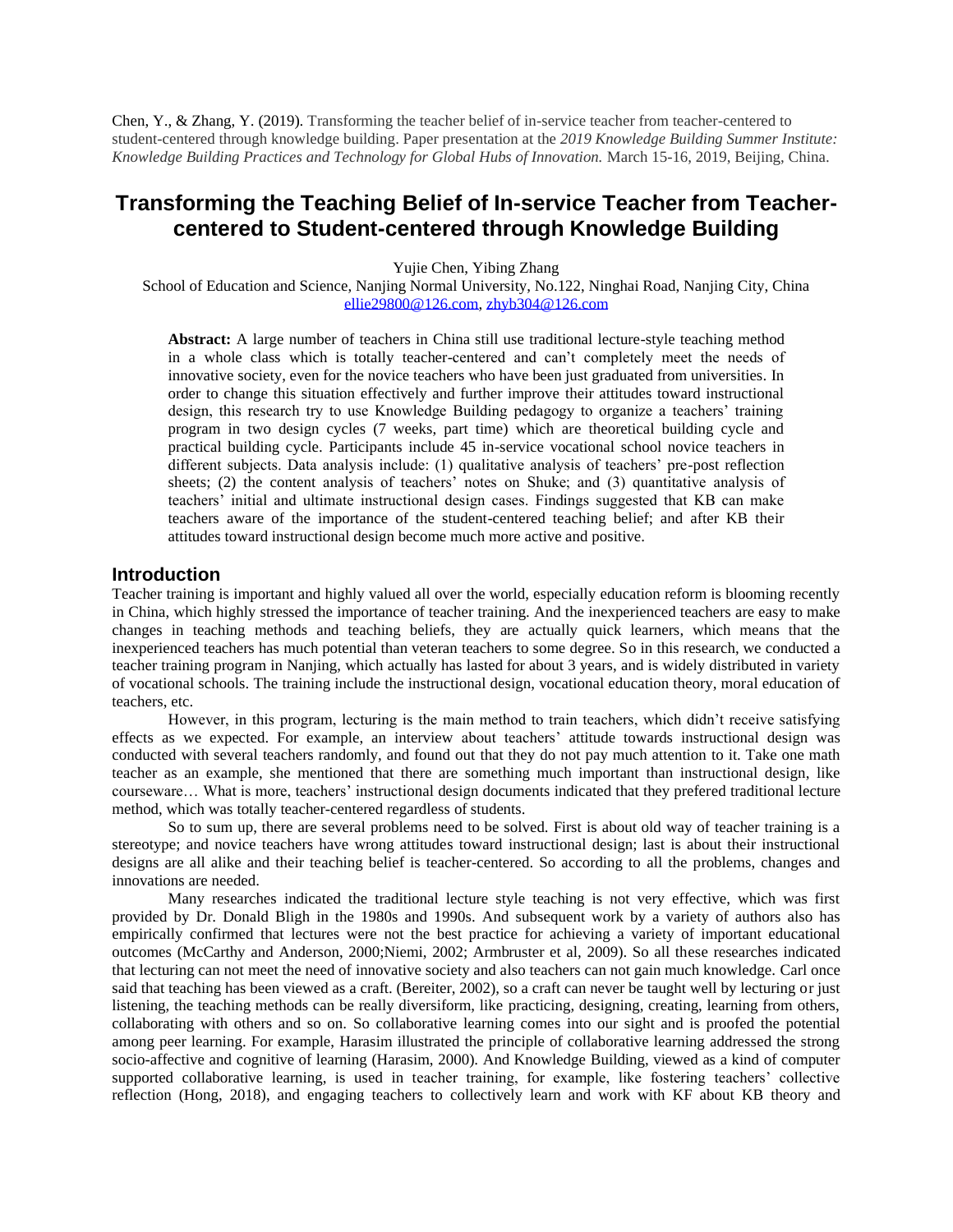practice(Hong, Chen, et al, 2010). So that's why Knowledge Building is used as an innovative way to help them make changes in teaching methods and teaching methods in this teacher training program.

The research question is whether knowledge building pedagogy would help novice teacher enhance their instructional design competencies, especially help them improve their teaching methods and correct their attitudes toward instructional design?

# **Methods**

Research Context and Participants

An experienced professor who has devoted himself in Knowledge Building for several years is co-designer of this program as well as training teacher. 45 novice teachers who are in 14 different vocational schools and different subject areas with the average age of 26 years old are the research object. Off-line meeting and online meeting (www.91shuke.com) are held every 2 weeks, which has totally lasted for about 3 months.





Figure 1. Knowledge Building among peer teachers

Figure 2. Knowledge Building through KB walls

Research Design

The whole research was conducted with design-based method and was divided into 2 stages. The first stage is theoretical knowledge building and the second stage is theoretical knowledge and instructional design building. So during the two stages' training, teachers' theoretical knowledge and instructional design competencies will be improved step by step.

Different strategies were implemented and adjusted in each week according to teachers' different performance:

| Table 1. Different Strategies implemented in each week. |  |  |
|---------------------------------------------------------|--|--|
|                                                         |  |  |

| Week 1        | Week 2      | Week 3         | Week 4                          | Week <sub>5</sub> | Week 6       |
|---------------|-------------|----------------|---------------------------------|-------------------|--------------|
| Proposed      | Build       | Theoretical    | Individual theoretical building |                   | Preparing    |
| authentic     | community   | knowledge      | & instructional design          |                   | final        |
| problems and  | rules and   | Building in    | building.                       |                   | presentation |
| real ideas    | temporary   | group and in   | Keep on building in group       |                   | of how you   |
| Read and      | groups.     | community.     | and community.                  |                   | design your  |
| built others' | Make future | Try to think   | Use individual reflection       |                   | class.       |
| ideas         | plans on KB | about how to   | sheet to reflect on what they   |                   |              |
|               | walls and   | combine theory | have known.                     |                   |              |
|               | share       | building with  |                                 |                   |              |
|               |             | instructional  |                                 |                   |              |
|               |             | design         |                                 |                   |              |

And the data sources included teachers' instructional design documents before/during/after this training course; their reflection documents; their notes posted on Shuke (www.91shuke.com) , as well as their interview records.

#### **Analysis and Results**

And as for the research question Whether knowledge building pedagogy would help novice teacher enhance their instructional design competencies, especially help them improve their teaching methods and correct their attitudes toward instructional design? First all teachers' teaching methods from their initial instructional design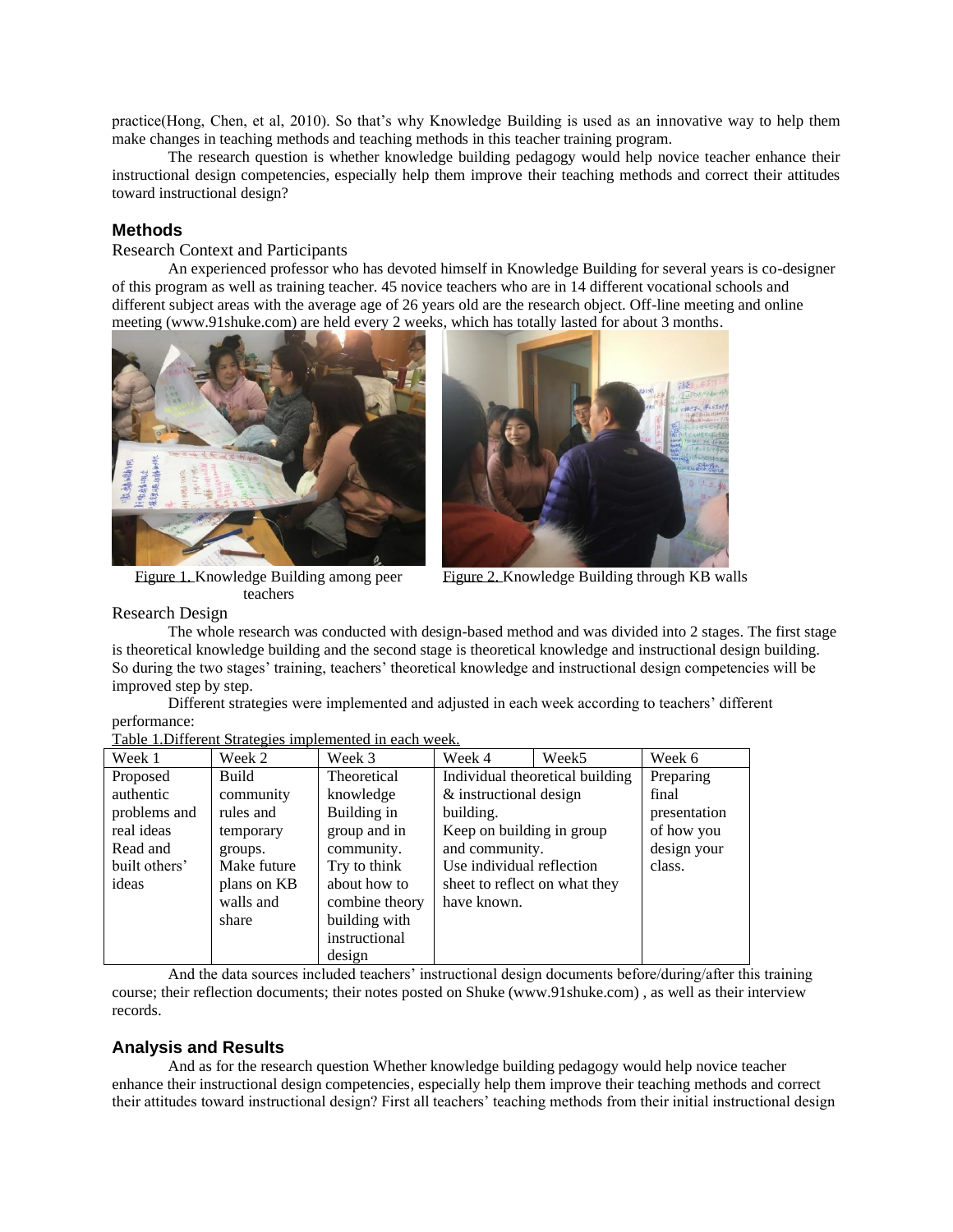sheets before Knowledge Building were collected and compared with the methods used in their ultimate instructional design after Knowledge Building training. And through the comparison, their changing on teaching methods might be found. And as for their attitudes' changes, some useful data collected from their reflection documents and their notes on Shuke will be analyzed.

Figure 3 is about all teachers' teaching methods applied before Knowledge Building in their instructional design sheets. Figure 4thods applied after Knowledge Building. 30



Figure 4. Teaching methods applied after Knowledge Building

Compared these two charts carefully, results are indicated that the types types of teaching methods are almost same before and after the training, but the quantities distribution has changed a lot: first of all, the amount of traditional lecture method decreased significantly; and the amount of discussion method, group cooperation, independent inquiry increased significantly, which indicated the participants were aware of the importance of student-centered.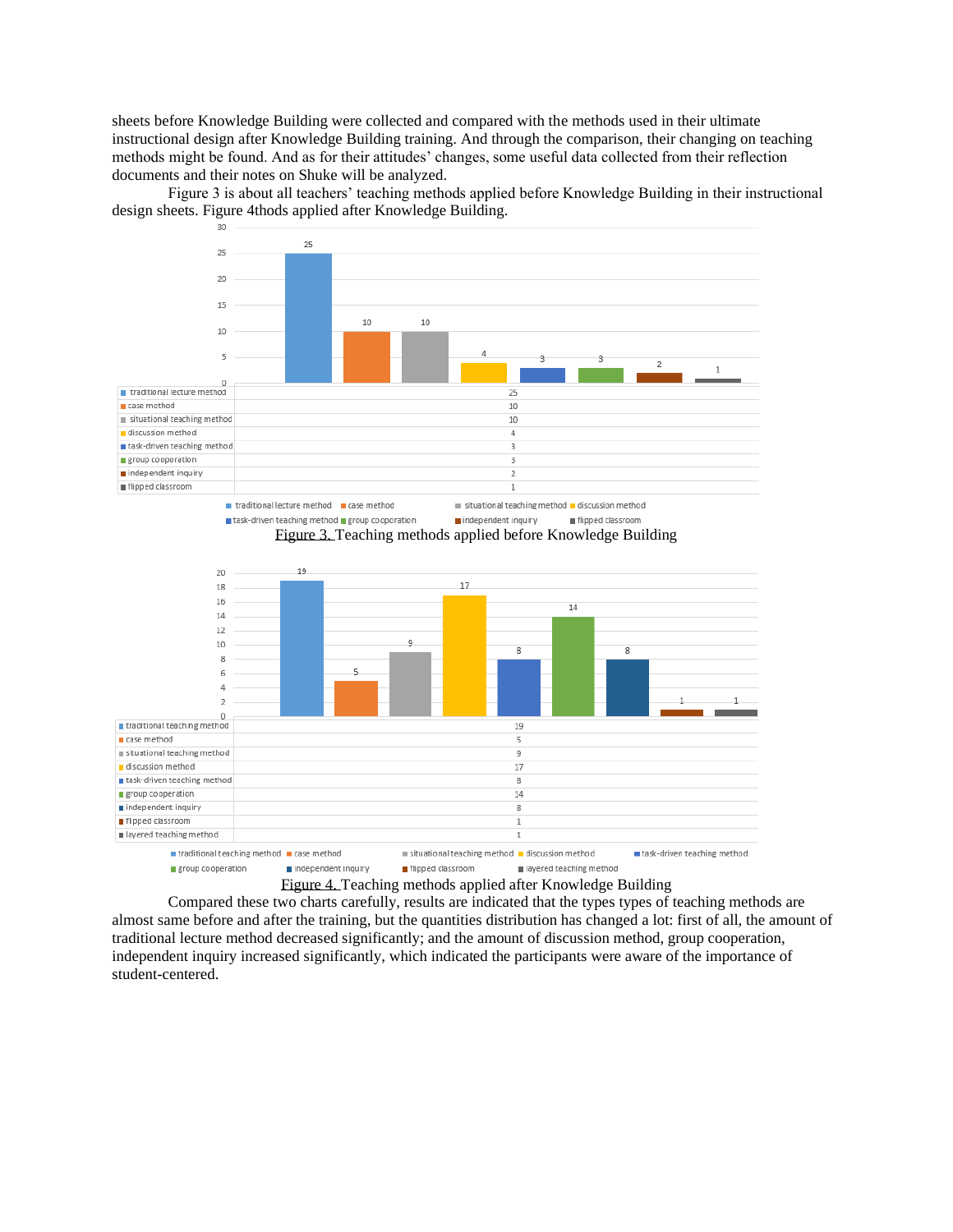

Figure 5. Factors that should be considered in instructional design

And the data in figure 5 is from their reflection documents, which found out the factors that they think should be considered in instructional design. Analysis of students is the most important factor that should be thought in instructional design, which also indicated that they were changing from teacher-centered to student-centered.

As for novice teachers' changing attitudes, content analysis of their notes on Shuke will be done. And a coding scheme revised Henri's 1992 model is used (table 2). So in this model, from phase 1 to phase 5, participants are changing from knowledge sharing to knowledge building, which means the degree of initiative is more and more stronger, and indicated their attitudes' changing.

| Phase 1 | Sharing and comparing                                   |
|---------|---------------------------------------------------------|
| Phase 2 | Discovery and exploration of difference                 |
| Phase 3 | Negotiation of meaning and co-construction of knowledge |
| Phase 4 | Testing and revision of ideas                           |
| Phase 5 | Awareness of newly constructed knowledge                |

Table 2. Henri's 1992 model of content analysis as revised by Gundwardena, Lowe and Anderson (1997)

Here is one of a possible coding example:

| Table 3. Possible coding plan                                          |                                 |  |
|------------------------------------------------------------------------|---------------------------------|--|
| <b>Notes</b>                                                           | Possible Coding                 |  |
| Traditional information teaching methods can not be ignored. In        | 1. Sharing and comparing        |  |
| fact, even if students are shown some boring video in a class, they    |                                 |  |
| will find it much more interesting than having traditional class.      |                                 |  |
| The key is how to select teaching materials related to this class.     |                                 |  |
| My idea is that the method of using only one instructional design      | 2. Discovery and exploration of |  |
| is useful, but sometimes it is hard to control, which may lead to      | difference                      |  |
| the fact that it can not meet with the basic requirement of a class.   |                                 |  |
| In fact, this way for the teacher's teaching ability to inspect a high |                                 |  |
| degree.                                                                |                                 |  |
| Although different opinion about portfolio assessment, a better        | 3. Negotiation of meaning and   |  |
| opinion is that comprehensive practice requires new evaluation         | co-construction of knowledge    |  |
| idea and method. It is opposed to the classification and evaluation    |                                 |  |
| of students by quantitative means, and advocates the use of "self-     |                                 |  |
| reference" standard to guide students to conduct "self-reflective      |                                 |  |
| evaluation" of their various performances in comprehensive             |                                 |  |
| practical activities                                                   |                                 |  |